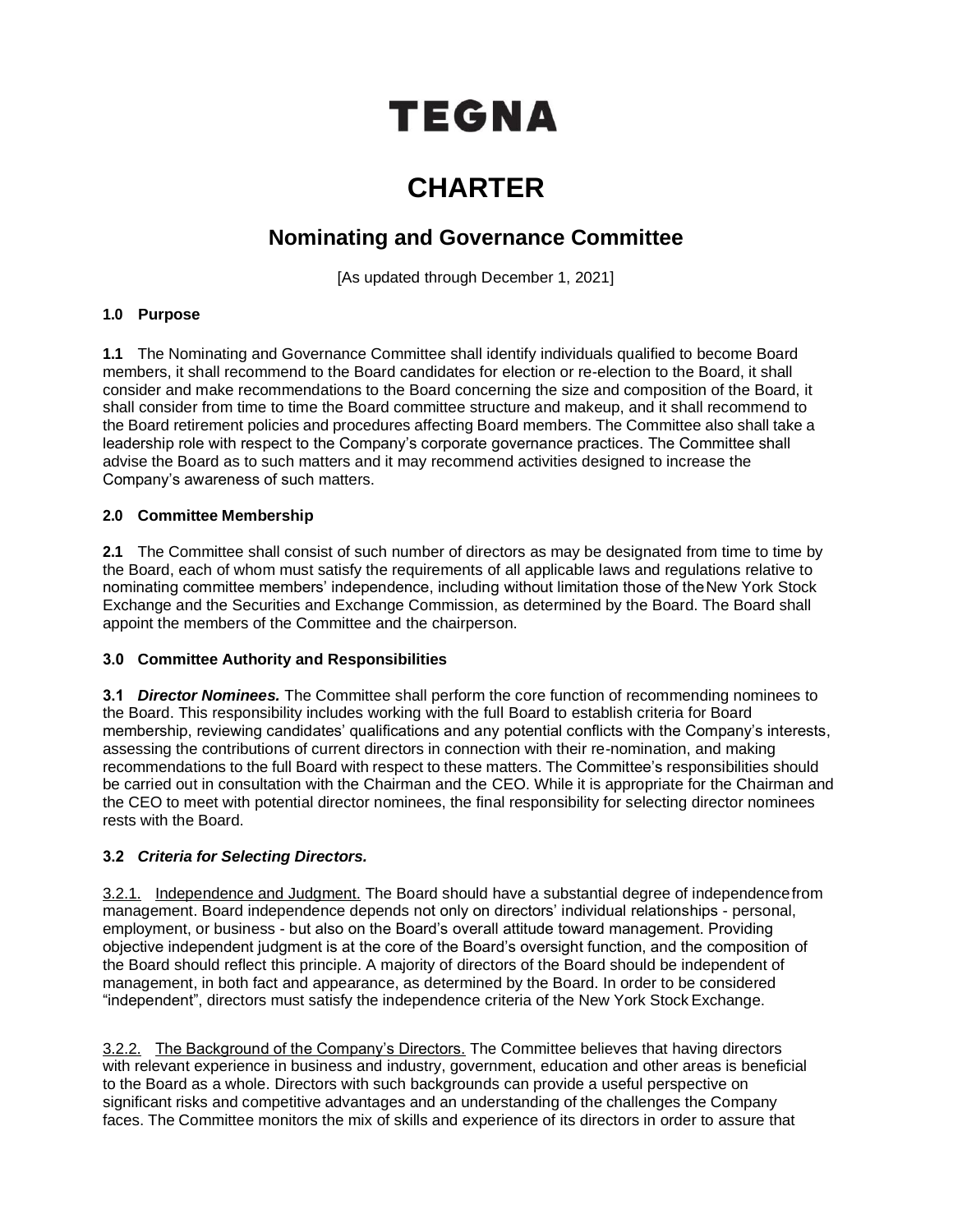the Board has the necessary tools to perform its oversight function effectively. The Committee recognizes the benefits of inclusiveness and diversity to Board and corporate excellence and believes that the Company should continue to work to maintain a Board that reflects the diversity of our country, including as to matters of race, ethnicity, gender and other attributes. The Committee believes in having appropriate board-level self- assessment, nomination and recruitment processes in place to support this goal. By way of example, the Committee believes that diversity is a valuable dimension to consider when assessing the board's composition and performance and that when a third-party advisor, such as a search firm, is engaged to assist in identifying qualified candidates meeting applicable search criteria, the Committee will direct such firm to include candidates with diverse backgrounds, including as to race, ethnicity and gender.

3.2.3. Retirement Age; Share Ownership. Article II of the Company's by-laws sets forth requirements with respect to directors' retirement age, and the Company's principles of corporate governance set forth guidelines with respect to minimum ownership of Company stock.

**3.3** *Corporate Governance Framework.* The Committee should continue to evaluate the Company's corporate governance principles and recommend any changes to the Board.

3.3.1. Communication of Principles. These principles should be communicated to the Company's employees and stockholders and should be readily available to prospective investors and other interested persons, for example, on the Company's web site.

3.3.2. Company's Certificate of Incorporation and By-Laws. The Committee shall periodically review and recommend to the Board appropriate changes to the Company's certificate of incorporation and by-laws.

3.3.3. Stockholder Engagement, Stockholder Proposals and Proxy Advisory Firm Recommendations. The Committee shall support the Chairman, CEO, Board, other Board committees and the Company's management with respect to overseeing the Company's stockholder engagement programs, assessment of stockholder proposals and investor feedback received and review of proxy advisory firm recommendations as relevant regarding corporate governance matters, including by making recommendations to the Board regarding appropriate actions.

3.3.4. Corporate Governance Matters as Related to Corporate Social Responsibility, Sustainability and ESG. The Committee shall liaise with the Public Policy and Regulation Committee and the Board regarding corporate governance topics as they relate to corporate social responsibility, sustainability and other "ESG"-related matters, the Company's practices and disclosures related thereto and the periodic review of such matters with management.

**3.4** *Risk Management.* The Committee shall periodically monitor and review with management the risk exposure to the Company associated with the Company's corporate governance practices.

**3.5** *Subcommittees.* The Committee may form and delegate authority to subcommittees when appropriate.

**3.6** *Reporting to the Board.* The Committee shall make regular reports to the Board.